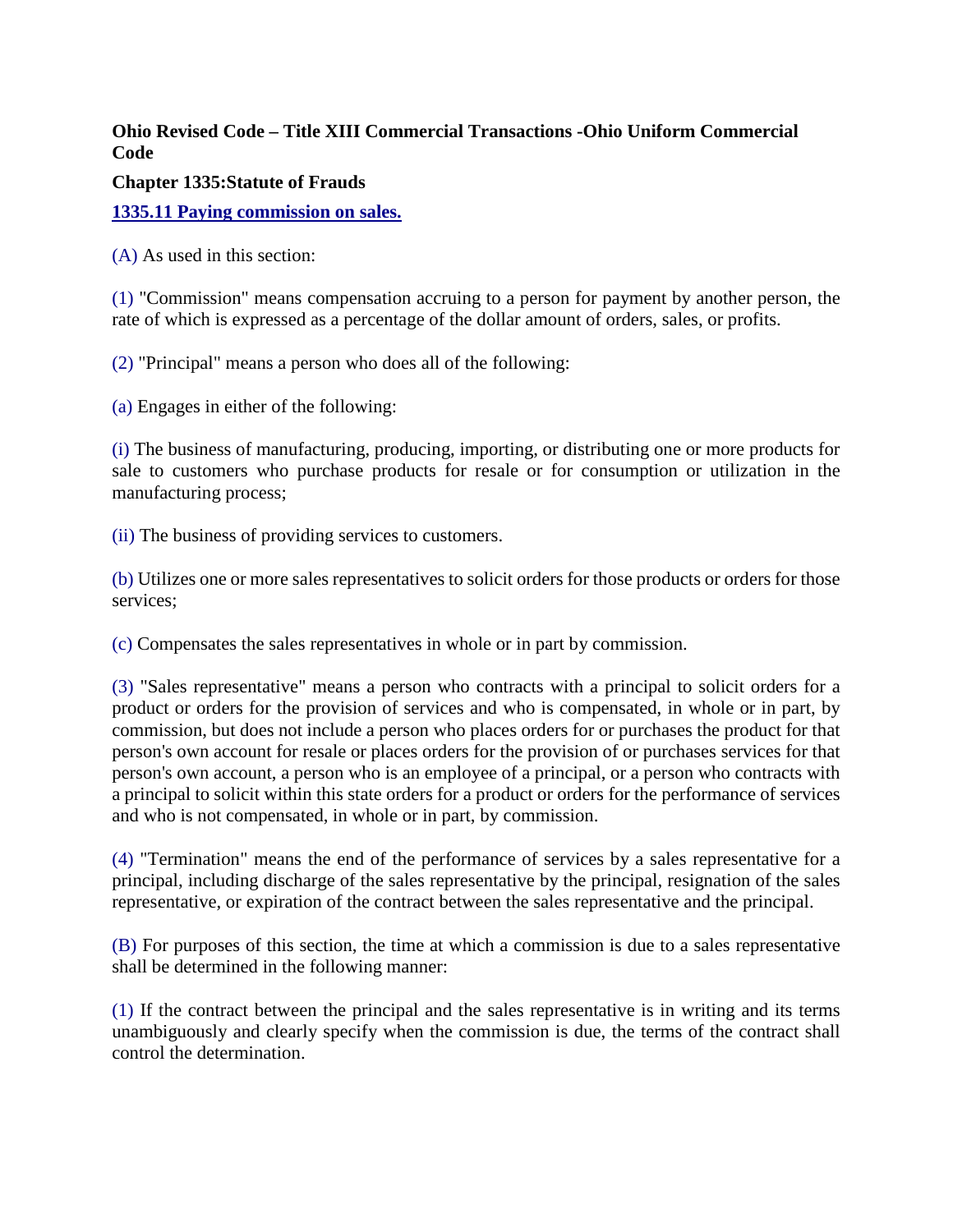(2) If the contract between the principal and the sales representative is not in writing, or if the contract between them is in writing but its terms do not specify when the commission is due or its terms are ambiguous or unclear, the past practice used by the principal and the sales representative shall control the determination.

(3) If neither division  $(B)(1)$  nor  $(B)(2)$  of this section can be used to clearly ascertain when a commission is due, the custom and usage prevalent in this state for the principal's and sales representative's industry shall control the determination.

(C) Upon the termination of a contract between a principal and a sales representative for the solicitation of orders for a product or orders for services, the principal shall pay the sales representative all commissions due the sales representative at the time of the termination within thirty days of the termination and shall pay the sales representative all commissions that become due after the termination within thirteen days of the date on which the commissions become due.

(D) A principal who fails to comply with division (C) of this section or with any contractual provision concerning timely payment of commissions due upon termination of a contract with a sales representative is liable in a civil action for exemplary damages in an amount not to exceed three times the amount of the commissions owed to the sales representative if the sales representative proves that the principal's failure to comply with division (C) of this section or the contractual provision constituted willful, wanton, or reckless misconduct or bad faith. If a principal receives a written demand for payment of the commissions owed to a sales representative that was sent by certified mail, the failure of the principal to respond to the written demand in writing within twenty days after the principal receives the written demand shall raise a presumption that the principal acted willfully and in bad faith. The prevailing party in an action brought under this section is entitled to reasonable attorney's fees and court costs.

(E) Division (A)(1) of section 2307.382 of the Revised Code applies to a principal who is not a resident of this state and who enters into an agreement with a sales representative for the solicitation of orders in this state, to authorize the exercise by a court of personal jurisdiction over the principal.

(F) Any provision in any contract between a sales representative and principal is void if it purports to do any of the following:

(1) Waive any of the provisions of this section;

(2) Make the contract subject to the laws of another state;

(3) Limit the right of the sales representative to initiate litigation or alternative dispute resolution in this state.

(G) Nothing in this section invalidates or restricts any other or additional right or remedy available to a sales representative or precludes a sales representative from seeking to recover in one action on all claims against a principal.